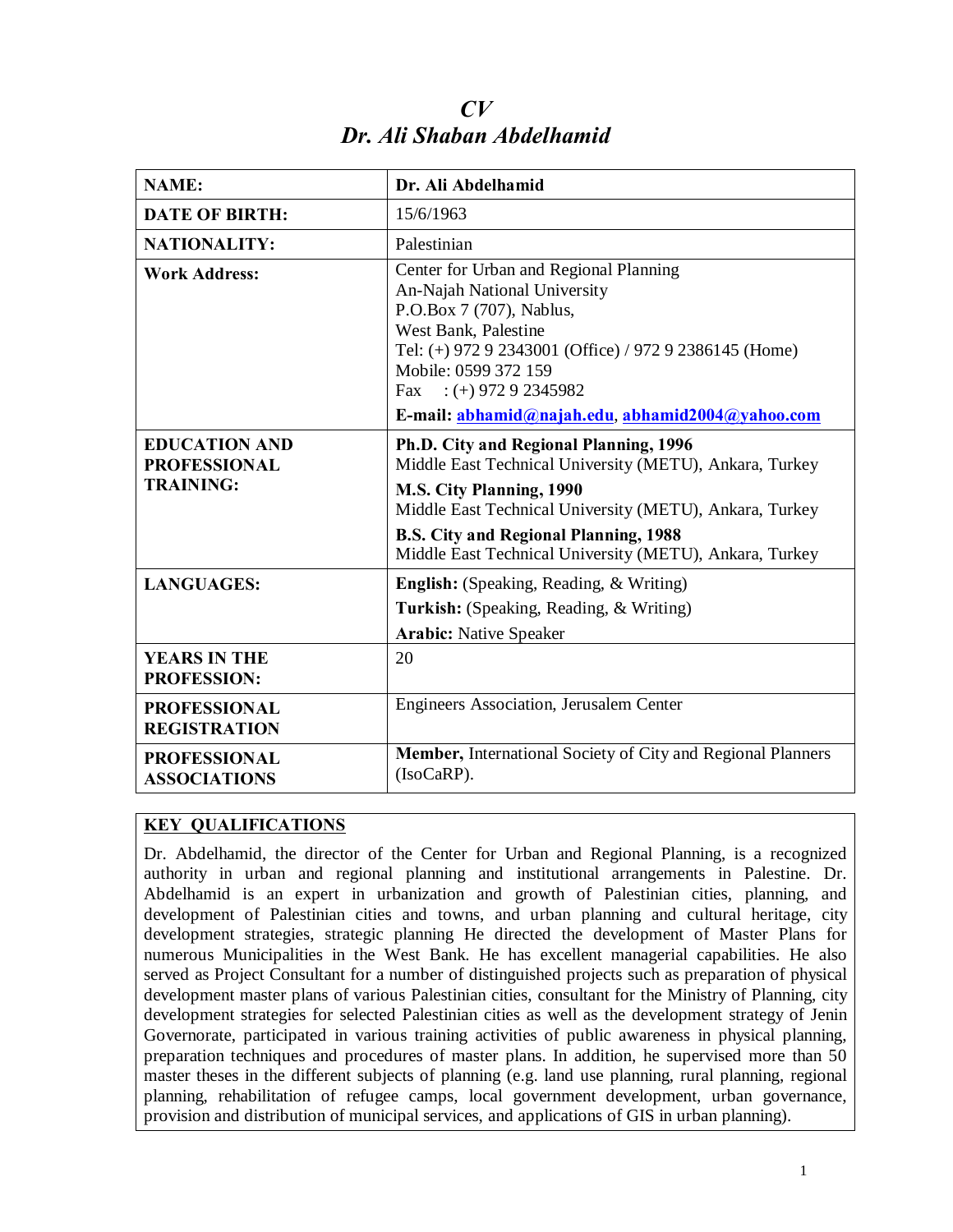| PROFESSIONAL EXPERIENCE:                 |                                                                                                                                                                                                                                                                                                                                                                                                                                   |
|------------------------------------------|-----------------------------------------------------------------------------------------------------------------------------------------------------------------------------------------------------------------------------------------------------------------------------------------------------------------------------------------------------------------------------------------------------------------------------------|
| <b>June 2009-</b><br>present             | Member, Working Team on the Preparation of Physical Planning Manual<br>in Palestine). A project donated by World Band and coordinated by Municipal<br>Development & Lending Fund (MDLF) and Ministry of Local Government<br>(MOLG).                                                                                                                                                                                               |
| February 2009-<br><b>May 2009</b>        | Member, Working Team on the Preparation of City Development<br>Strategy (CDS) for Qabalan Town (Nablus Governorate). A project<br>donated and coordinated by GTZ.                                                                                                                                                                                                                                                                 |
|                                          | Preparing the City Development Strategy (CDS) for Qabalan Town through<br>various stages with the participation of the municipality and the local<br>stakeholders (NGO ), Civil Society and Private Sector). The CDS includes: a<br>vision concerning the future development of the city, number of strategies to<br>achieve this vision, a list of prior projects, and an action plan for<br>implementation.                     |
| February 2008-<br>November 2008          | Coordinator of Steering Committee & Chairman of Scientific Committee,<br>1 <sup>st</sup> International Conference on "Urban Planning in Palestine".                                                                                                                                                                                                                                                                               |
|                                          | A Conference organized by Engineers Association/Jerusalem Center and An-<br>Najah National University/ Center for Urban & Regional Planning, held during<br>21-23 October, An-Najah National University New Campus, Nablus.                                                                                                                                                                                                       |
| November 2007-<br><b>July 2008</b>       | Member, Working Team on the Preparation of Revitalization and<br>Rehabilitation Plan for the Old Town of Nablus City.                                                                                                                                                                                                                                                                                                             |
|                                          | A project coordinated by Welfare Association/Jerusalem and funded by the<br>Arab Fund for Economic and Social Development/ Kuwait.                                                                                                                                                                                                                                                                                                |
| November 2007-<br><b>July 2008</b>       | Member, Working Team on the Preparation of Strategic Development<br>Plan) for Jenin District.                                                                                                                                                                                                                                                                                                                                     |
|                                          | A project coordinated by UNDP with the participation of the Ministry of<br>Planning and Ministry of Local Government.                                                                                                                                                                                                                                                                                                             |
| December 2005-<br><b>January 2007</b>    | Member, Working Team on the Preparation of Cities Development<br>Strategies (CDS) for Ramallah, Al-Bireh and Beitunia. A project donated<br>and coordinated by GTZ, Prepared and Implemented by An-Najah University<br>& the Universal Group                                                                                                                                                                                      |
|                                          | Preparing the Cities Development Strategies (CDS) for the three cities through<br>various stages with the participation of the three municipalities and the local<br>stakeholders (NGO ), Civil Society and Private Sector). The CDS includes: a<br>vision concerning the future development of three cities, number of strategies to<br>achieve this vision, a list of prior projects, and an action plan for<br>implementation. |
| <b>July 2006-</b><br><b>January 2007</b> | Member, Working Team on the Preparation of City Development<br>Strategy (CDS) for Salfeet City. A project donated and coordinated by GTZ,<br>Prepared and Implemented by An-Najah University.                                                                                                                                                                                                                                     |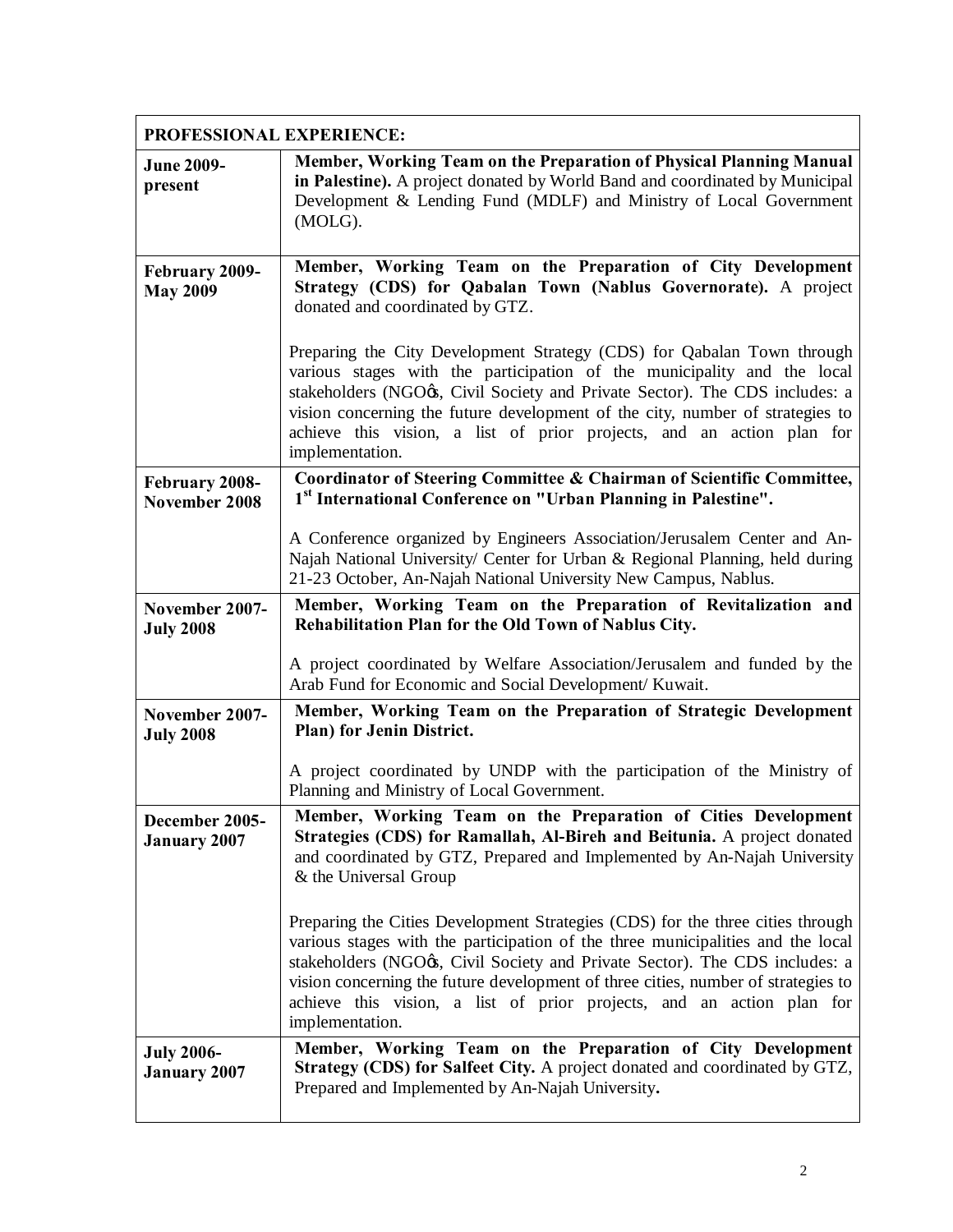|                                   | Preparing the City Development Strategy (CDS) for Salfeet City through                                                                                             |
|-----------------------------------|--------------------------------------------------------------------------------------------------------------------------------------------------------------------|
|                                   | various stages with the participation of the municipality and the local<br>stakeholders (NGO <sub>G</sub> , Civil Society and Private Sector). The CDS includes: a |
|                                   | vision concerning the future development of the city, number of strategies to                                                                                      |
|                                   | achieve this vision, a list of prior projects, and an action plan for                                                                                              |
|                                   | implementation.                                                                                                                                                    |
| <b>August 2005-</b>               | Member, National Committee for the Development and Revitalization of<br>Tourism Sector in Nablus Governorate, Nablus Governorate, Nablus,                          |
| <b>Present</b>                    | Palestine.                                                                                                                                                         |
|                                   |                                                                                                                                                                    |
|                                   | Studying and analyzing the possibilities of developing the tourism sector in                                                                                       |
|                                   | Nablus Region in terms of various projects, and linking this sector with the<br>development master plans of the different cities and towns in the region.          |
|                                   | Member, Committee for the study of the Future Vision for the Local                                                                                                 |
| May 2005-<br>September 2005       | Government in the Palestinian Territories, Ministry of Local Government                                                                                            |
|                                   | (MOLG), Al-Bireh, Palestine.                                                                                                                                       |
|                                   | The committee is assigned by the Council of Ministers, coordinated by MOLG                                                                                         |
|                                   | (Deputy Minister) and composed of members representing the Ministry of                                                                                             |
|                                   | Planning (Deputy Minister), Ministry of Finance, Municipalities (Mayors of Al-                                                                                     |
|                                   | Bireh and Beit Jala Municipalities), Universities (An-Najah and Birzeit). This                                                                                     |
|                                   | committee is searching the possibilities of developing a future vision for the<br>local government in Palestine through enhancing the decentralization of local    |
|                                   | authorities, merging of local councils, and encouraging the establishment of                                                                                       |
|                                   | metropolitan areas or greater cities in various locations similar to the case of                                                                                   |
|                                   | Ramallah, Al-Bireh & Beitunia Metropolitan Area.<br>Member, Steering Committee for Ramallah, Al-Bireh and Beitunia                                                 |
| December 2004-<br><b>May 2006</b> | Metroploitan Area (RABMA) Planning Project, Ministry of Local                                                                                                      |
|                                   | Government, Al-Bireh, Palestine.                                                                                                                                   |
|                                   |                                                                                                                                                                    |
|                                   | The committee is coordinating and following up the preparation and<br>development of the plan for RABMA, which will provide a new vision for the                   |
|                                   | area (the three cities and other six villages around) in terms of socio-economic                                                                                   |
|                                   | transportation<br>structure,<br>land<br>uses,<br>network,<br>environmental<br>aspects,                                                                             |
|                                   | infrastructure, and cultural & natural heritage.                                                                                                                   |
| <b>July 2004-</b>                 | Team Leader of the National Team working on the Preparation of the<br>Regional Urban Sector Profile Study (RUSPS) in Palestine, UNHABITAT                          |
| <b>January 2006</b>               |                                                                                                                                                                    |
|                                   | Special Program for the Palestinian People, Nairobi, Kenya.                                                                                                        |
|                                   |                                                                                                                                                                    |
|                                   | Coordinating and participating in the preparation of the RUSPS. The general                                                                                        |
|                                   | purpose of the (RUSPS) is to contribute to urban poverty reduction policy                                                                                          |
|                                   | development at local, national and regional levels in the African and Arab<br>States regions.<br>This was undertaken through an assessment of needs and            |
|                                   | response mechanisms as a contribution to the implementation of the United                                                                                          |
|                                   | Nations Millennium Development Goals (MDGs).<br>For the Occupied                                                                                                   |
|                                   | Palestinian Territories (OPT), this study is being undertaken both at the city<br>(local urban) and national levels by a national working team consisted of 6      |
|                                   | experts in the related fields (urban development and planning, local governance,<br>gender participation, and urban environment).                                  |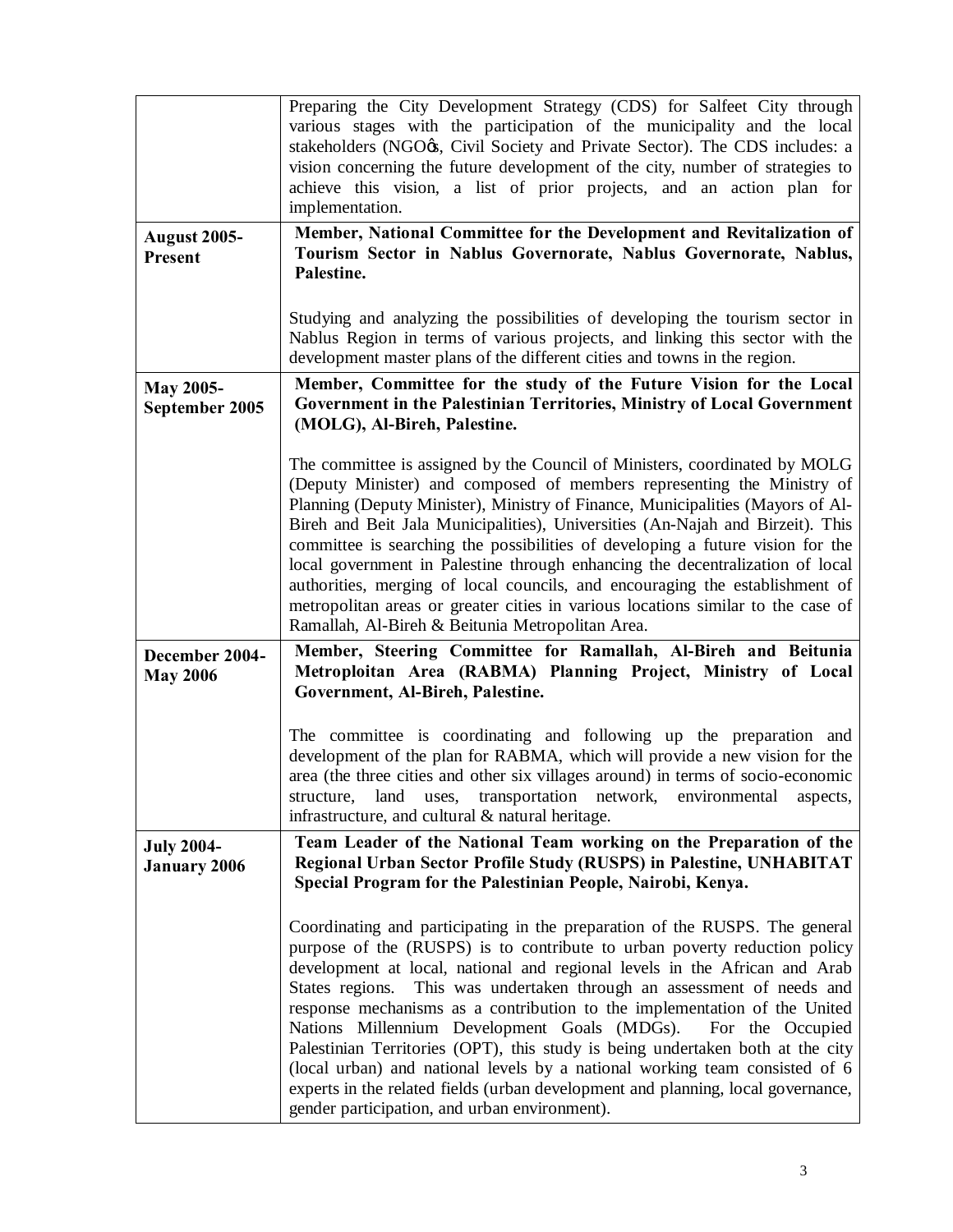| November 1998-<br><b>Present</b>        | Director of Center of Urban and Regional Planning (CURP),<br>An-Najah National University, Nablus, West Bank, Palestine                                                                                                                                                                                                                                                                                                                                                                                                                                                                                                                          |
|-----------------------------------------|--------------------------------------------------------------------------------------------------------------------------------------------------------------------------------------------------------------------------------------------------------------------------------------------------------------------------------------------------------------------------------------------------------------------------------------------------------------------------------------------------------------------------------------------------------------------------------------------------------------------------------------------------|
|                                         | Managing the center in conducting development projects, researches and<br>studies in the fields of urban and regional planning, strategic development<br>planning, & urban regeneration and conservation.                                                                                                                                                                                                                                                                                                                                                                                                                                        |
|                                         | Sample projects:<br>Preparation of physical development master plans for various Palestinian<br>cities and towns (Tulkarm, Jenin, Qabalan, Aqraba, Beita, Asira<br>Shamaliya, etc.).<br>Preparation of the Basic GIS Map of Telecommunication Network in<br>٠<br>Nablus, Tubas and Salfeet Districts.                                                                                                                                                                                                                                                                                                                                            |
|                                         | Euromed Cultural Heritage II Project under the supervision of UNIMED.<br>$\bullet$<br>Preparation of the City Development Strategies (CDS) for Ramallah, Al-<br>$\bullet$<br>Bireh and Beitunia, and Salfeet Cities under the supervision of GTZ.<br>Preparation of the Strategic Development Plan of Jenin Governorate, under<br>$\bullet$<br>the supervision of UNDP and the Ministry of Local Government and<br>Ministry of Planning.                                                                                                                                                                                                         |
| September 1996<br>- Present             | <b>Assistant Professor - Urban and Regional Planning</b><br>An-Najah National University – Dept. of Architecture, Nablus, Palestine.                                                                                                                                                                                                                                                                                                                                                                                                                                                                                                             |
|                                         | Teaching graduate and undergraduate courses in urban planning, landscape<br>architecture, planning theory, urban public policy, land use planning, urban<br>morphology, neighborhood unit planning, tourism planning, sustainable<br>development planning<br>Supervising and participating as defense committee member in several<br>master these in the areas of physical/spatial planning, regional development<br>and planning, metropolitan areas planning, land use distribution and<br>planning, rehabilitation of refugee camps, local government development,<br>urban governance, provision and distribution of municipal services, and |
|                                         | applications of GIS in urban planning.                                                                                                                                                                                                                                                                                                                                                                                                                                                                                                                                                                                                           |
| <b>July 1996-</b><br>December 1996      | Part-Time Consultant, Institutional Building and Physical Planning<br>Project, Ministry of Planning and International Cooperation, Palestine.                                                                                                                                                                                                                                                                                                                                                                                                                                                                                                    |
|                                         | Participating in the preparation of the Regional Plan for the West Bank and<br>Gaza Strip Governorates by undertaking a study on the Population Analysis for<br>National and Regional Planning Purposes.                                                                                                                                                                                                                                                                                                                                                                                                                                         |
| <b>March 1989 -</b><br><b>July 1994</b> | <b>Research Assistant</b><br>Dept. of City and Regional planning, Middle East Technical Univers<br>(METU), Ankara, Turkey                                                                                                                                                                                                                                                                                                                                                                                                                                                                                                                        |
|                                         | Participating in the study and preparation of development master plans for<br>٠<br>various cities and towns in Turkey (Ankara, Izmir, Bursa, Afyon, Iznik).                                                                                                                                                                                                                                                                                                                                                                                                                                                                                      |
|                                         | Participating and assisting in teaching undergraduate courses in urban<br>٠<br>planning, application of statistical methods in planning, demographic<br>aspects of planning, development and planning of Middle Eastern Cities,<br>computer applications in planning, planning studio.                                                                                                                                                                                                                                                                                                                                                           |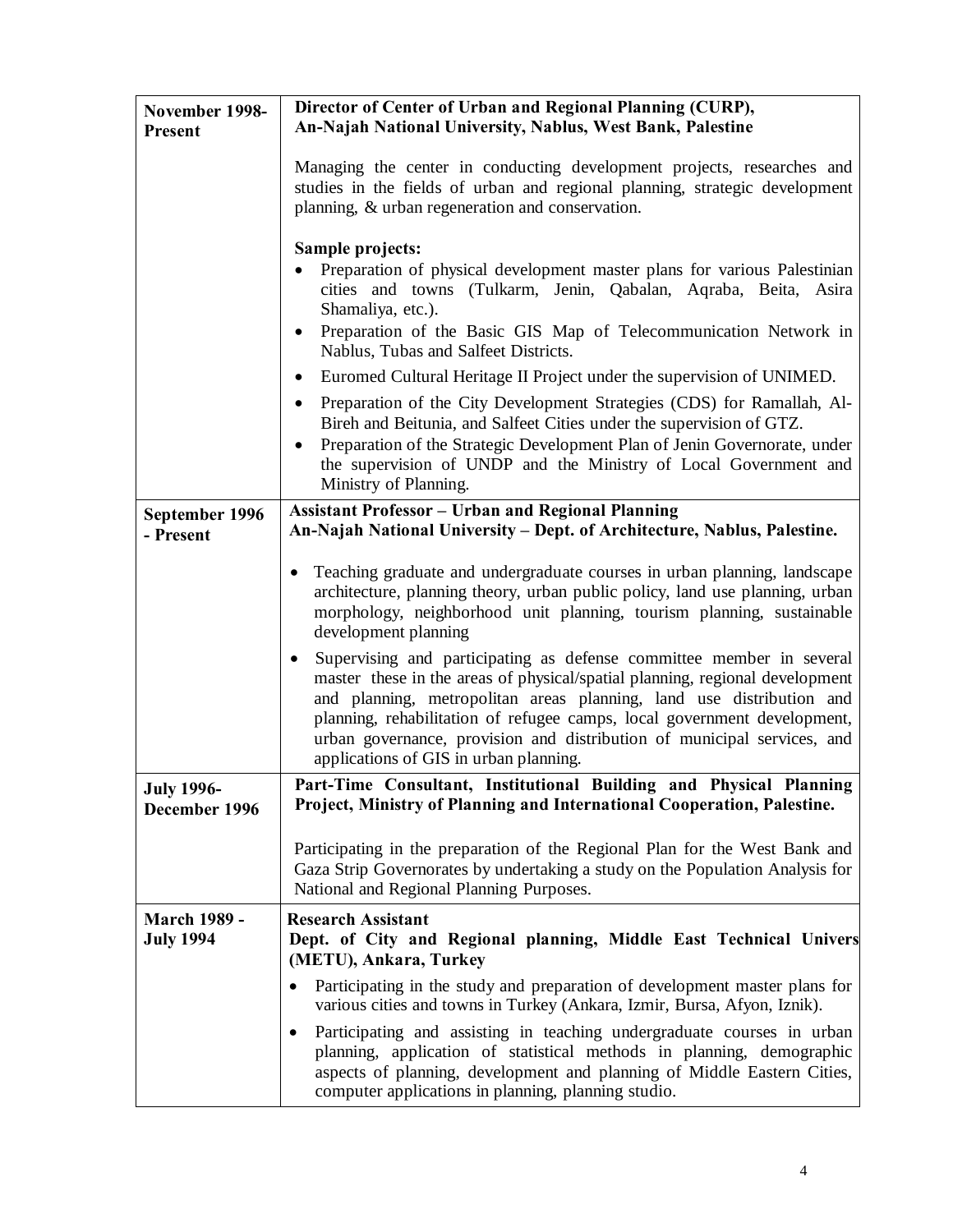| <b>SUMMARY OF EXPERIENCE:</b>            |                                                                                                                                                                                                          |  |
|------------------------------------------|----------------------------------------------------------------------------------------------------------------------------------------------------------------------------------------------------------|--|
| <b>June 2009-</b>                        | Member, Working Team on the Preparation of Physical Planning Manual                                                                                                                                      |  |
| present                                  | in Palestine.                                                                                                                                                                                            |  |
| February 2009-                           | Member, Working Team on the Preparation of City Development Strategy                                                                                                                                     |  |
| <b>May 2009</b>                          | (CDS) for Qabalan Town (Nablus Governorate).                                                                                                                                                             |  |
| February 2008-                           | Coordinator of Steering Committee & Chairman of Scientific Committee,                                                                                                                                    |  |
| November 2008                            | 1st International Conference on "Urban Planning in Palestine".                                                                                                                                           |  |
| November 2007-                           | Member, Working Team on the Preparation of Revitalization and                                                                                                                                            |  |
| <b>July 2008</b>                         | Rehabilitation Plan for the Old Town of Nablus City.                                                                                                                                                     |  |
| November 2007-                           | Member, Working Team on the Preparation of Strategic Development                                                                                                                                         |  |
| <b>July 2008</b>                         | Plan) for Jenin District.                                                                                                                                                                                |  |
| December 2005-                           | Member, Working Team on the Preparation of Cities Development                                                                                                                                            |  |
| <b>January 2007</b>                      | Strategies (CDS) for Ramallah, Al-Bireh and Beitunia.                                                                                                                                                    |  |
| <b>July 2006-</b>                        | Member, Working Team on the Preparation of City Development Strategy                                                                                                                                     |  |
| <b>January 2007</b>                      | (CDS) for Salfeet City.                                                                                                                                                                                  |  |
| <b>August 2005-</b><br>Present           | Member, National Committee for the Development and Revitalization of<br>Tourism Sector in Nablus Governorate, Nablus Governorate, Nablus,<br>Palestine.                                                  |  |
| <b>May 2005-</b><br>September 2005       | Member, Committee for the study of the Future Vision for the Local<br>Government in the Palestinian Territories, Ministry of Local Government<br>(MOLG), Al-Bireh, Palestine.                            |  |
| December 2004-<br><b>May 2006</b>        | Member, Steering Committee for Ramallah, Al-Bireh and Beitunia<br>Metropolitan Area (RABMA) Planning Project, Ministry of Local<br>Government, Al-Bireh, Palestine.                                      |  |
| <b>July 2004-</b><br><b>January 2006</b> | Team Leader of the National Team working on the Preparation of the<br>Regional Urban Sector Profile Study (RUSPS) in Palestine, UNHABITAT<br>Special Program for the Palestinian People, Nairobi, Kenya. |  |
| November 1998-                           | Director of Center of Urban and Regional Planning (CURP),                                                                                                                                                |  |
| <b>Present</b>                           | An-Najah National University, Nablus, West Bank, Palestine                                                                                                                                               |  |
| September 1996                           | <b>Assistant Professor - Urban and Regional Planning</b>                                                                                                                                                 |  |
| - Present                                | An-Najah National University – Dept. of Architecture, Nablus, Palestine.                                                                                                                                 |  |
| <b>July 1996-</b>                        | Part-Time Consultant, Institutional Building and Physical Planning                                                                                                                                       |  |
| December 1996                            | Project, Ministry of Planning and International Cooperation, Palestine.                                                                                                                                  |  |
| March 1989 - July 1994                   | <b>Research Assistant</b><br>Dept. of City and Regional planning, Middle East Technical University<br>(METU), Ankara, Turkey.                                                                            |  |

## **PUBLICATION AND RESEARCH**

 $\Gamma$ 

- · **Physical Planning and Spatial Management in the Palestinian Territories,** Siyasat, Summer 2009, No. 9, pp 120-145.
- · **Urban Development and Planning in the Occupied Palestinian Territories: Impacts on**  Urban Form, a Paper presented in the Conference on Nordic and International Urban

٦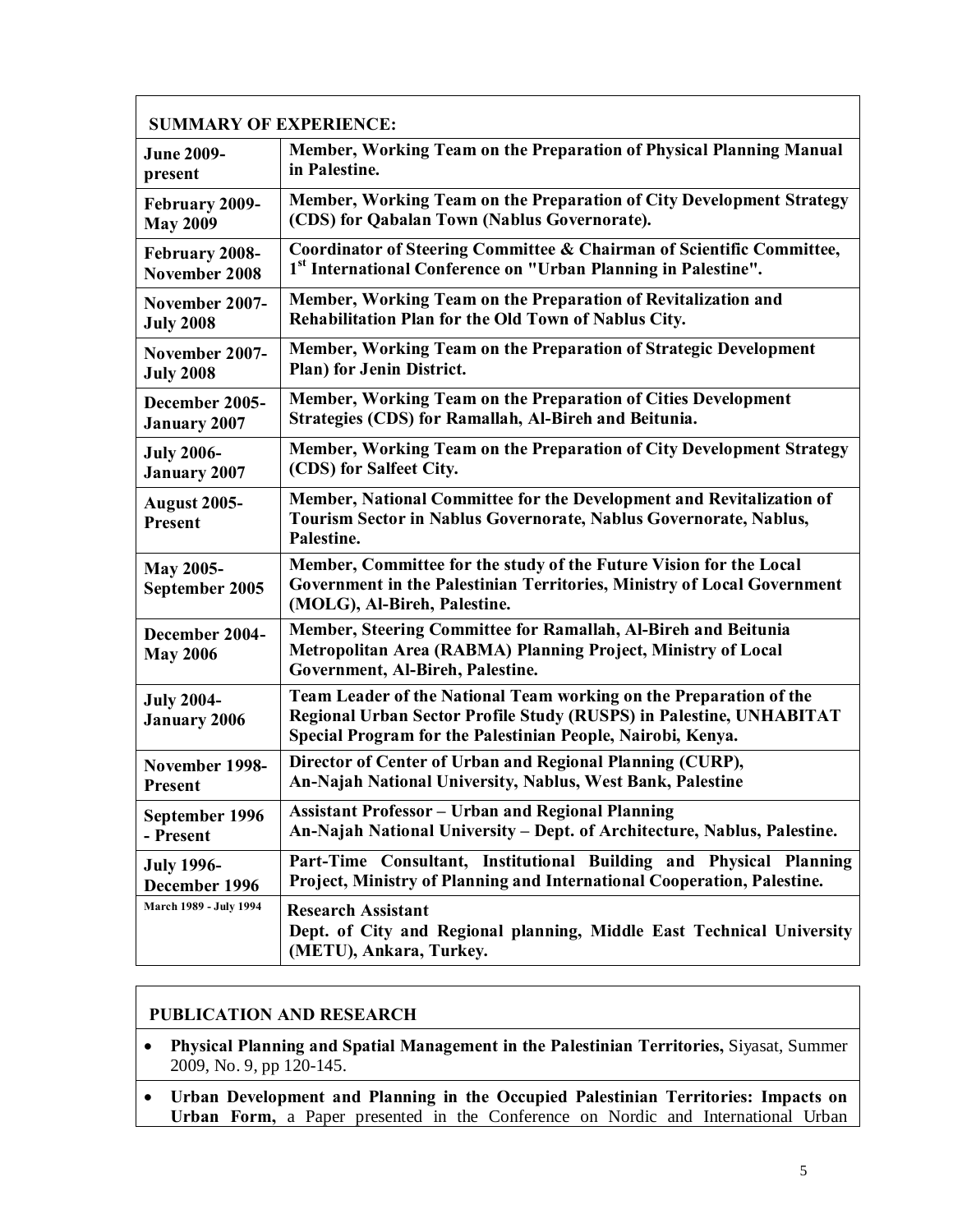Morphology: Distinctive and Common Themes, Organized by the International Seminar on Urban Form (ISUF), 3-5 September 2006, Royal Institute of Technology (KTH), Stockholm, Sweden.

- · **Applications of GIS in Physical Planning in Palestine: Potentials, Constraints, and Fundamentals**, a Paper presented in the Symposium on Knowledge Cities, Organized by Arab Urban Development Institute, 28-30 November 2005, Madina, Saudi Arabia.
- · **Physical Planning in the Occupied Palestinian Territories: Existing Challenges and Future Prospects**, a Paper presented in the 2nd Engineering Work in Palestine, Organized by the Engineering Association-Jerusalem Center, 19-22 September 2005, Birzeit University, Birzeit, Palestine.
- · **Management of Physical Planning in the Occupied Palestinian Territories**, a Paper presented in the 2nd Arab Forum on Management of Large Cities, Organized by the Arab Administrative Development Organization, 22-26 May 2005, Alexandria, Egypt.
- · **Sustainable Land Use Planning in Palestine**, a Paper presented in the Workshop of Sustainable Land Use in Palestine, Organized by the Center of Palestinian Research and Studies, Nablus, 25 October 2001.
- · **Planning in Palestine: Past, Present and Future**, A Paper presented in the Palestinian Engineer's Week, Held at An-Najah National University, Nablus, 27-30 August 1998.
- · **Population Analysis for National and Regional Planning Purposes**, a Study prepared for the Ministry of Planning and International Cooperation, Physical Planning and Institutional Building Project, September 1996.

## **SUPERVISION OF MASTER THESIS**

- · **Agricultural Planning as a Base for Regional Planning in Nablus District**, by Shaker Joudeh, defended May 2000.
- · **Possibilities for Future Development and Planning in Jericho District**, by Hani Al-Nojum, Joint Supervision, May 2000.
- · **Urban Development Trends of Asira Shamaliya Town in terms of the Regional Relation with the Surrounding Settlements**, by Ziad Jawabrah, d April 2001.
- · **Regional Planning Strategies in Salfeet District**, by Nasra Uzrail, Joint Supervision, June 2001.
- · **Urban Development Trends of the Eastern District of Nablus Region**, by Faraj Hejab, Joint Supervision, July 2001.
- · **Development and Planning of Land Use Patterns in Jenin City***,* by Kawther Abu Hijear, Joint Supervision, defended September 2001.
- · **Urban Development Trends of Local Centers in the Northern Part of the West Bank- Case Study of Azzon Town (Qalqilya Region)**, by Mohammed Rashid Khaled, October 2002.
- · **Land Use Patterns in Tulkarem City and the Resulted Environmental Impacts,** by Naser Mufleh, defended May 2003.
- · **Strategies of Future Urban Development in Al-Ezariya and Abu Deis Towns,** by Mohammed Al-Khatib, December 2003.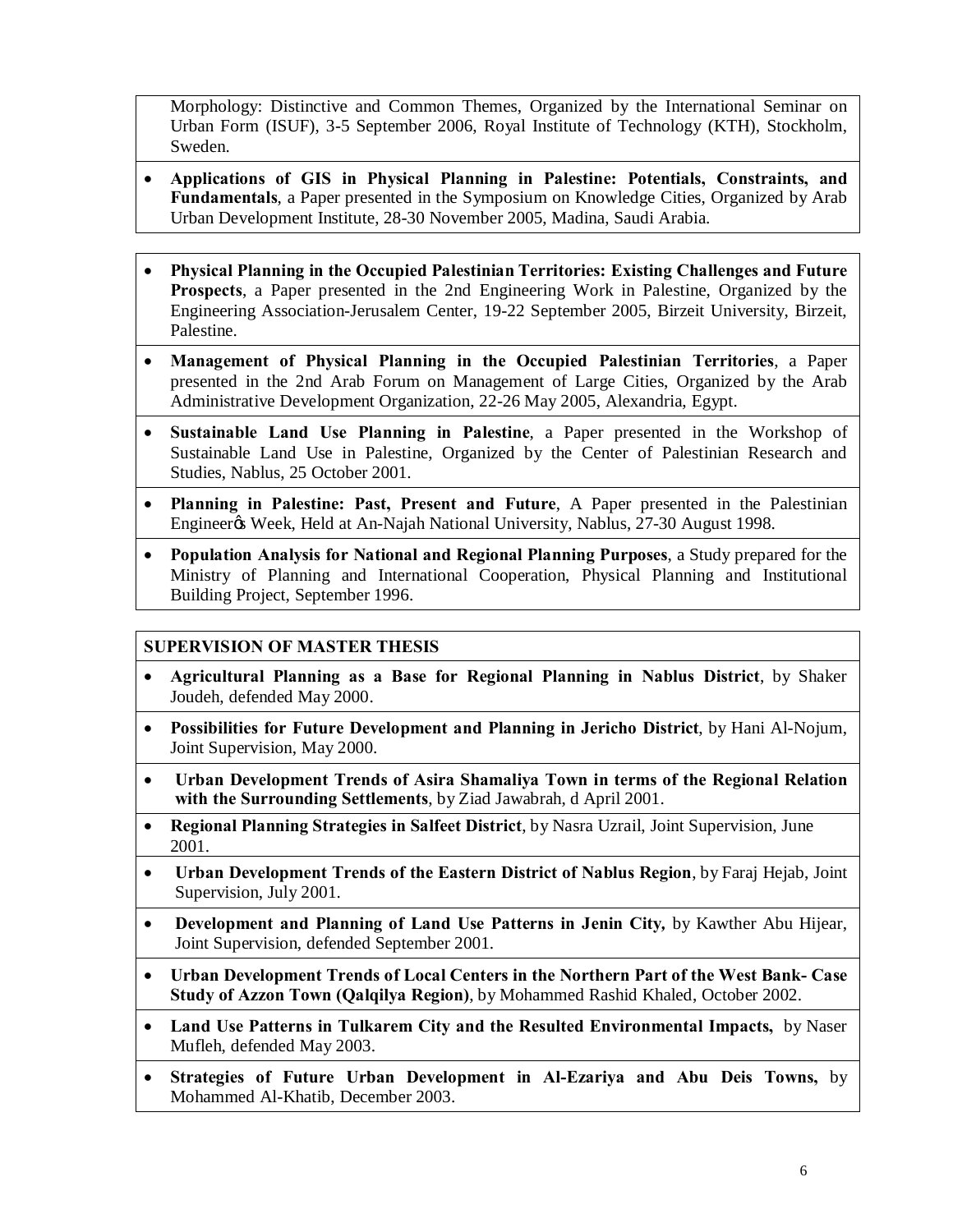- · **Study and Evaluation of Development Plans and Land Use Patterns in Dura Town (Hebron Governorate),** by Saleh Abu Hassan, Joint Supervision, December 2003.
- · **Study and Evaluation of Land Use Patterns in Jericho City,** by Mohammed Njoom, defended December 2003.
- · **Regional Planning Trends in the District Located South-East of Nablus Governorate and the Proposal of Establishing a Joint Service Center,** by Riyad Abu Shihab, Joint Supervision, January 2004.
- · **Physical Development Trends of Qabatiya Town in the Light of Spatial Relations with the Surrounded Settlements,** by Mustafa Jarrar, Joint Supervision, August 2004.
- · **Existing Situation and Physical Development Trends of Sielat Al-Harthiya (Jenin Governorate): An-analytical Study,** by Hasan Yaseen, August 2004.
- · **Tools of Enhancing Public Awareness and Participation in Urban Planning in the West Bank,** by Manal Qarariyah, Joint Supervision, December 2004.
- · **Directions of Urban Growth in Dura Region in the Light of Regional Relation with the Neighbouring Settlements,** by Mohammed Fuad Dodeen, Joint Supervision, December 2004.
- · **Trends of Physical Development in Western Suburbs of Nablus City and the Spatial Relationships,** by Ali Khalil, Joint Supervision, April 2005.
- · **Trends of Regional Planning and Physical Development of the Villages in the South West of Nablus Governorate,** by Taha Abdulhadi, August 2005.
- · **Planning for the Development of Al-Sha`arawieh Region in Northern Part of Tulkarem Governorate,** by Mutasem Anani, April 2006.
- · **Current Situation and Strategies for the Development of Local Administration in the Palestinian Territories**, by Sana' Haseeba, December 2006.
- · **Accessibility Measures to Public Services in the Palestinian Cities: the Case of Nablus City,** by Ghorood Awadeh, Joint Supervision, July 2007.
- · **Trends in Development Planning of Nablus City in the light of the Proposed Strategy for the City Development,** by Ibrahim Hammouz, March 2008.
- · **Trends of Sustainable Development for Local Communities in Tubas Region,** by Ghalib Al-Salem, Joint Supervision, March 2008.
- · **Community Participation and its Role in the Development of the Local Community: Case Study of Neighborhood Committees in the City of Nablus,** by Manal Kaddoumi, Joint Supervision, October 2008.
- · **Analysis and evaluation of the distribution of health, educational, cultural and recreational services in Nablus Governorate,** by Awni Mashaqi, October 2008.
- · **Spatial Planning of Health Services in Tulkarem City and its Suburbs using the GIS,** by Salim Staiti, Joint supervision, June 2009.
- · **Development and Improvement of Visual and Aesthetic Elements in the Central District of Tulkarem City,** by Abdel Fattah Al-Qum, Joint supervision, June 2009.
- · **Development Strategy of Local Authorities in Jericho and Jordan Rift Valley,** by Rashed Abdel Azziz, Joint supervision, August 2009.